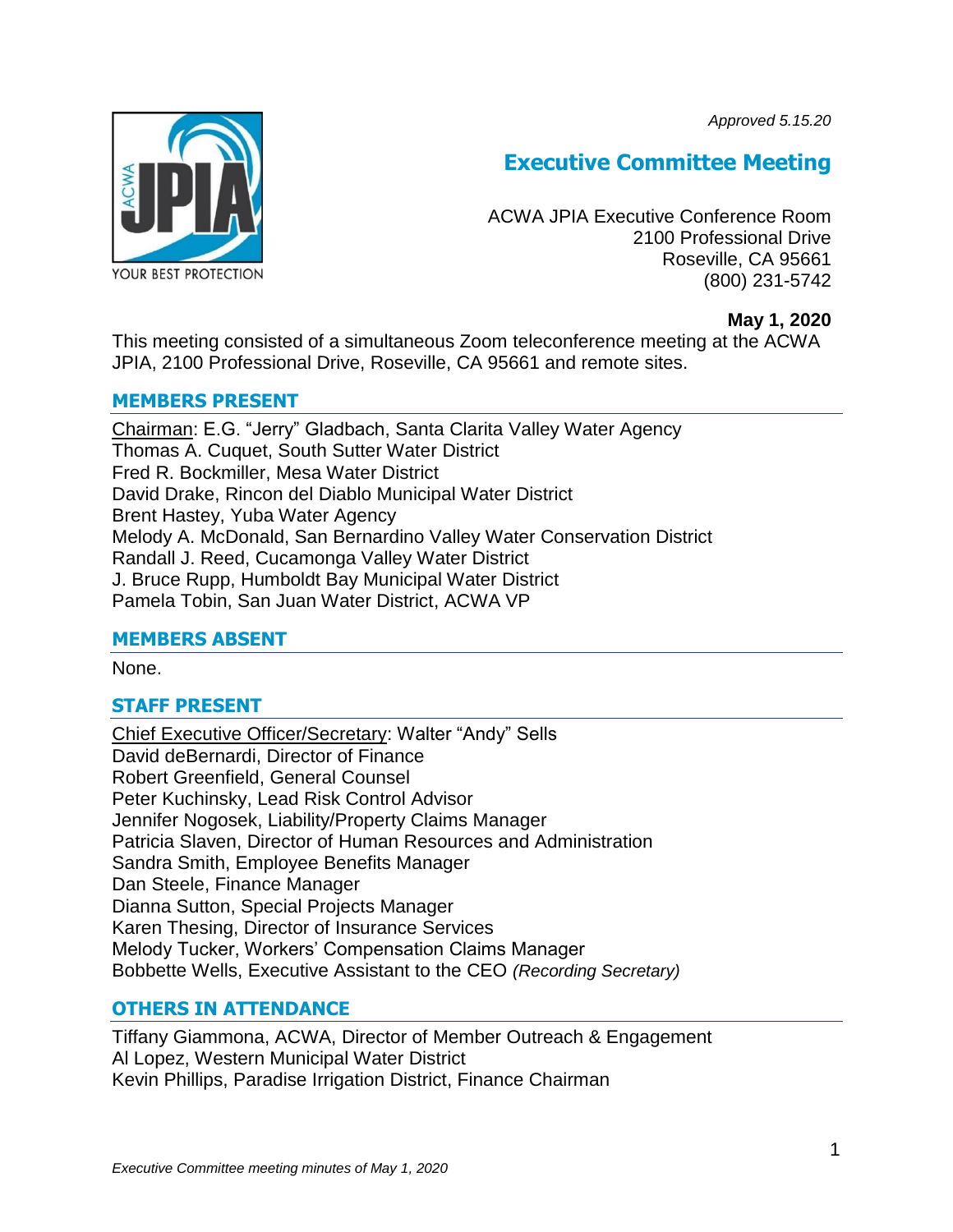# **WELCOME/CALL TO ORDER AND ANNOUNCEMENT OF QUORUM/INTRODUCTIONS**

Chairman Gladbach called the meeting to order at 10:06 a.m. The recording secretary called roll call for attendance. Chairman Gladbach announced that there was a quorum.

# **PUBLIC COMMENT**

There were no members of the public in attendance.

# **CONSENT AGENDA**

Chairman Gladbach called for approval of the Consent Agenda:

M/S/C (Hastey/Tobin) (Bockmiller-Yes; Cuquet-Yes; Drake-Yes; Gladbach-Yes; Hastey-Yes; McDonald-Yes; Reed-Yes; Rupp-Yes; Tobin-Yes): That the Executive Committee approve the minutes of the April 10, 2020 meeting; and approve the JPIA disbursements of:

Vendor Payments, Employee Benefits Claim Payments, Payroll, and summary of confidential claims payments for the Liability, Property, & Workers' Compensation Programs: March 16-31, 2020 and April 1-15, 2020.

# **ADMINISTRATION**

Meetings attended on behalf of the JPIA None stated.

## Strategic Planning Session

Ms. Slaven stated that every two years, JPIA hosts a Strategic Planning Session with Executive Committee members and senior staff. The 2020 Strategic Planning Session was held in Rancho Mirage on March 4-6. After two days of discussions, direction was given to staff for the coming years. The final determinations of the Core Values and SWOT analysis were discussed.

# **FINANCE**

## Transfer of additional funds to CWIF

Mr. deBernardi relayed that the JPIA has Catastrophic Fund (CAT Fund) goals of \$25 million for the Liability Program and \$15 million for the Workers' Comp Program. The JPIA currently holds \$37.3 million in total for the CAT Fund. The CAT Funds are long term in nature. Since such funds are long term, the JPIA has the opportunity to invest these funds for a longer duration. Accordingly, the JPIA can obtain greater leverage investing these funds in CWIF where the investment policy better matches the nature of these funds. PFM, the investment advisor for CWIF, has communicated that now is a good market environment to invest additional funds.

Staff recommended that the Executive Committee approve \$10 million in additional funds to be transferred to the California Water Insurance Fund.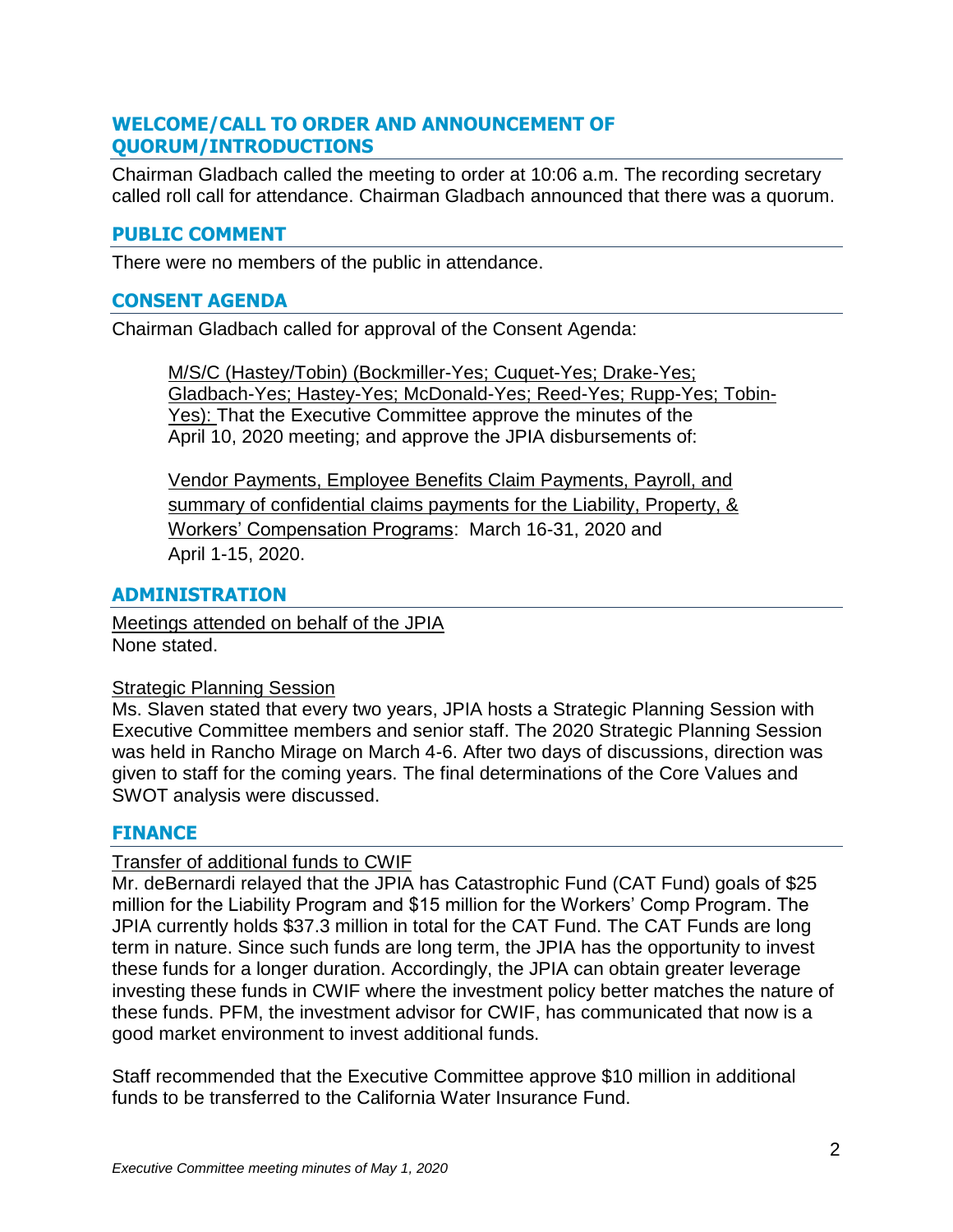M/S/C (Drake/Hastey) (Bockmiller-Yes; Cuquet-Yes; Drake-Yes; Gladbach-Yes; Hastey-Yes; McDonald-Yes; Reed-Yes; Rupp-Yes; Tobin-Yes): That the Executive Committee approve that the JPIA transfer \$10 million in additional funds to the California Water Insurance Fund.

#### **MEMBERSHIP**

#### Tuolumne Utilities District

Ms. Thesing presented Tuolumne Utilities District's application for participation in the Liability, Property, and Workers' Compensation Programs.

M/S/C (McDonald/Rupp) (Bockmiller-Yes; Cuquet-Yes; Drake-Yes; Gladbach-Yes; Hastey-Yes; McDonald-Yes; Reed-Yes; Rupp-Yes; Tobin-Yes): That the Executive Committee approve Tuolumne Utilities District's application for participation in the Liability, Property, and Workers' Compensation Programs.

#### Otay Water District

Ms. Thesing presented Otay Water District's application for participation in the Liability, Property, and Workers' Compensation Programs.

M/S/C (Drake/McDonald) (Bockmiller-Yes; Cuquet-Yes; Drake-Yes; Gladbach-Yes; Hastey-Yes; McDonald-Yes; Reed-Yes; Rupp-Yes; Tobin-Yes): That the Executive Committee approve Otay Water District's application for participation in the Liability, Property, and Workers' Compensation Programs.

### **MISCELLANEOUS**

Future agenda items None stated.

### CEO update

Mr. Sells had each of the department heads report how their department has been keeping up with their workload with staff either working from home and/or minimal staff in office.

## General Counsel report

Mr. Greenfield updated the Executive Committee on new legislation or case law which may have an impact on the JPIA. In addition, Counsel provided an update of coverage denials and interesting Employment Hotline calls since the last report.

Availability for next Zoom meeting on May 15, 2020 No conflicts noted.

### **CLOSED SESSION**

Before proceeding into closed session, General Counsel announced the items to be discussed.